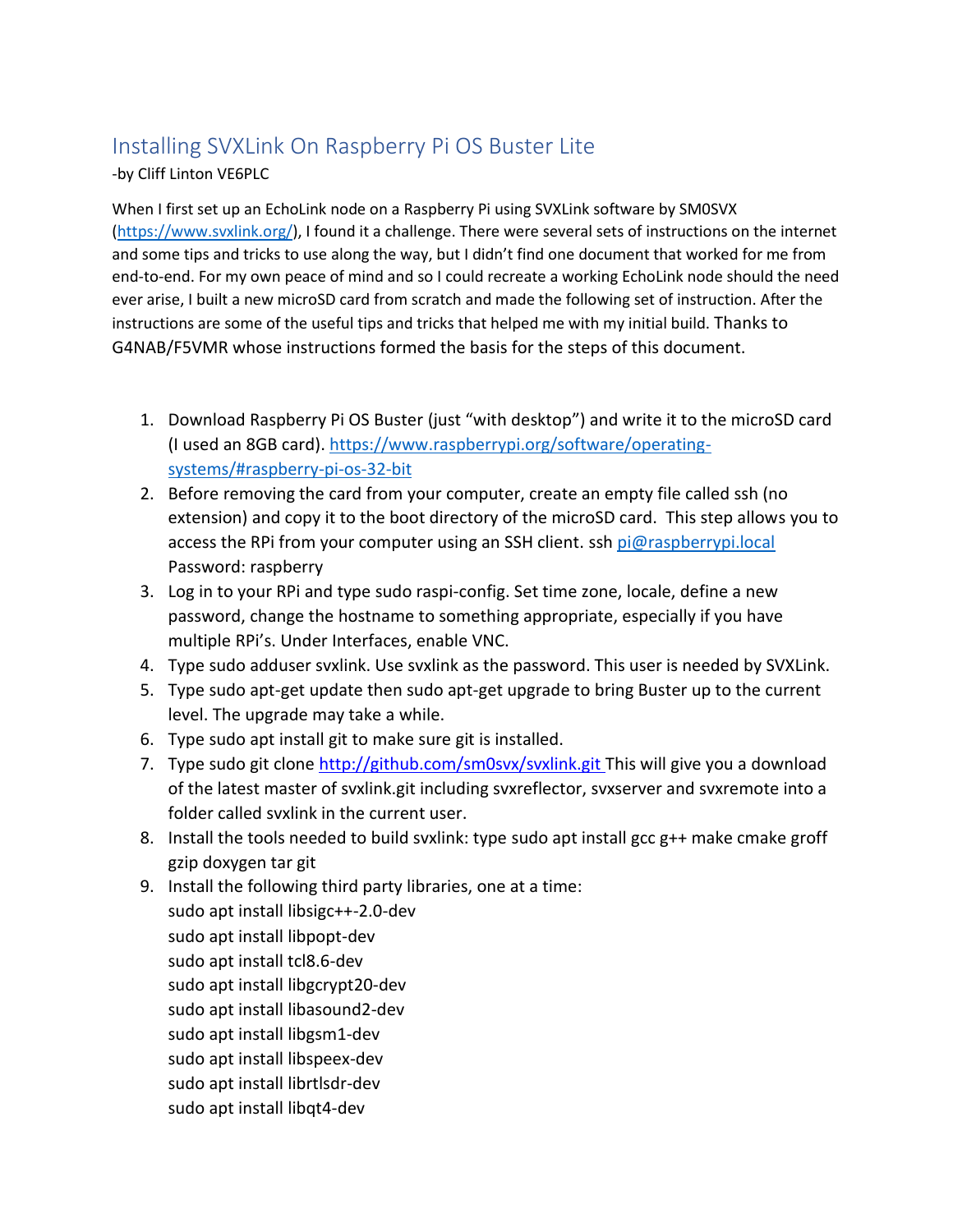sudo apt install curl libcurl4-openssl-dev libjsoncpp-dev sudo apt install libopus0 opus-tools libopus-dev Note: if the system asks Y/n for any of the above commands, always go for Y. sudo apt install alsa-utils Note: alsa-utils may already be installed.

- 10. To begin the compilation process, change to the source directory: cd svxlink/src
- 11. Create the build directory: sudo mkdir build and change to it: cd build
- 12. Start compiling by typing the following command exactly, on one line: sudo cmake -DCMAKE\_INSTALL\_PREFIX=/usr -DSYSCONF\_INSTALL\_DIR=/etc \ - DLOCAL STATE DIR=/var ..
- 13. Type sudo make Note: this command will take 30-45 minutes to run, depending on the processor.
- 14. Type sudo make doc to prepare all the documentation and manual files.
- 15. Type sudo make install to compile all the software into the operating system.
- 16. Type sudo ldconfig to create the necessary links and cache. The software is installed at this point, but not yet ready for use.
- 17. Next process is to install the English sounds for SVXLink. Start by changing to the sounds directory: cd /usr/share/svxlink/sounds/
- 18. Download the sound files with wget: sudo wget https://github.com/sm0svx/svxlink-sounds-en\_USheather/releases/download/14.08/svxlink-sounds-en\_US-heather-16k-13.12.tar.bz2
- 19. Uncompresss the sound files: sudo tar xvjf svxlink-sounds-en\_US-heather-16k-13.12.tar.bz2
- 20. Type: sudo ln -s en\_US-heather-16k en\_US
- 21. Setup GPIO pin 17 for PTT (and optionally pin 18 for Squelch): sudo nano /etc/rc.local Add the following lines between fi and exit 0

#### ################

#GPIO SCRIPT #

#TO BE INSERTED#

#ON START-UP #

#### ################

# GPIO 17 as PTT to TX1

echo 17 > /sys/class/gpio/export

echo out > /sys/class/gpio/gpio17/direction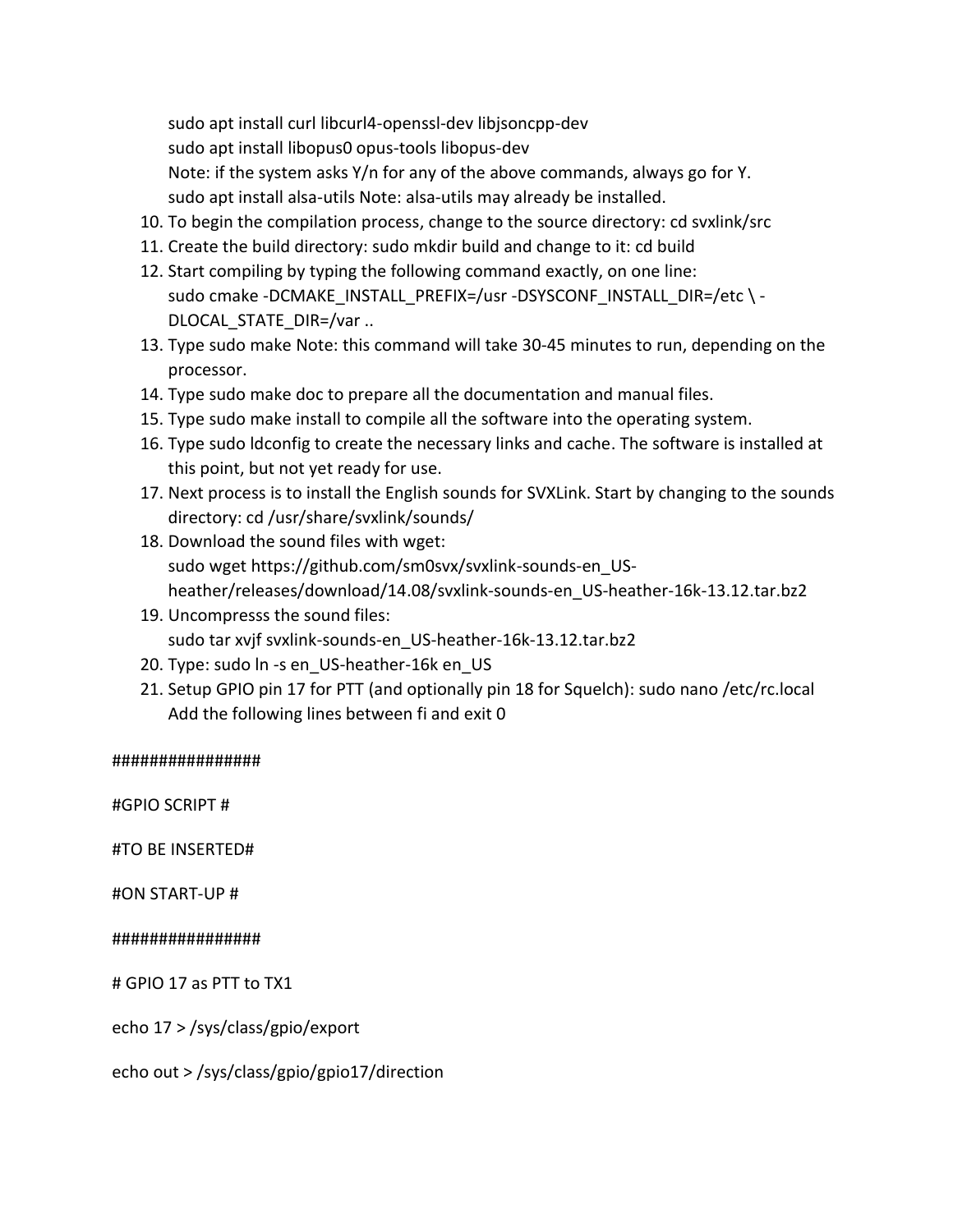#sudo chmod 777 /sys/class/gpio/gpio17/value

# GPIO 18 as Squelch to RX1

echo 18 > /sys/class/gpio/export

echo in > /sys/class/gpio/gpio18/direction

#sudo chmod 777 /sys/class/gpio/gpio18/value

- 22. Define gpio17 in /etc/svxlink/gpio.conf sudo nano /etc/svxlink/gpio.conf GPIO\_OUT\_HIGH="gpio17" Note: GPIO USER="svxlink" should already be set
- 23. Begin the sound card setup process: sudo nano /etc/modprobe.d/raspi-blacklist.conf Type the following into the file: blacklist snd\_bcm2835 Save and exit the file.
- 24. Type sudo nano /lib/modprobe.d/aliases.conf Insert a # before the line options snd-usb-audio index=-2

```
/lib/modprobe.d/aliases.conf
 GNU nano 3.2
\frac{1}{2} These are the standard aliases and dependencies.
this file does not need to be modified.
# prevent unusual drivers from appearing as the first sound device ############
options snd-pcsp index=-2
options snd-usb-audio index=-2#
options cx88 alsa index=-2
options snd-atiixp-modem index=-2
options snd-intel8x0m index=-2
options snd-via82xx-modem index=-2
The EHCI driver should be loaded before the ones for low speed controllers
# or some devices may be confused when they are disconnected and reconnected.
softdep uhci-hcd pre: ehci-hcd
```
Save and exit the file.

25. Reboot to enable the changes.

softdep ohci-hcd pre: ehci-hcd

26. Type sudo alsamixer to open the volume controls for the sound card. RPiOS has PulseAudio installed, but our USB Audio Device should be listed as device 0. Press F6 to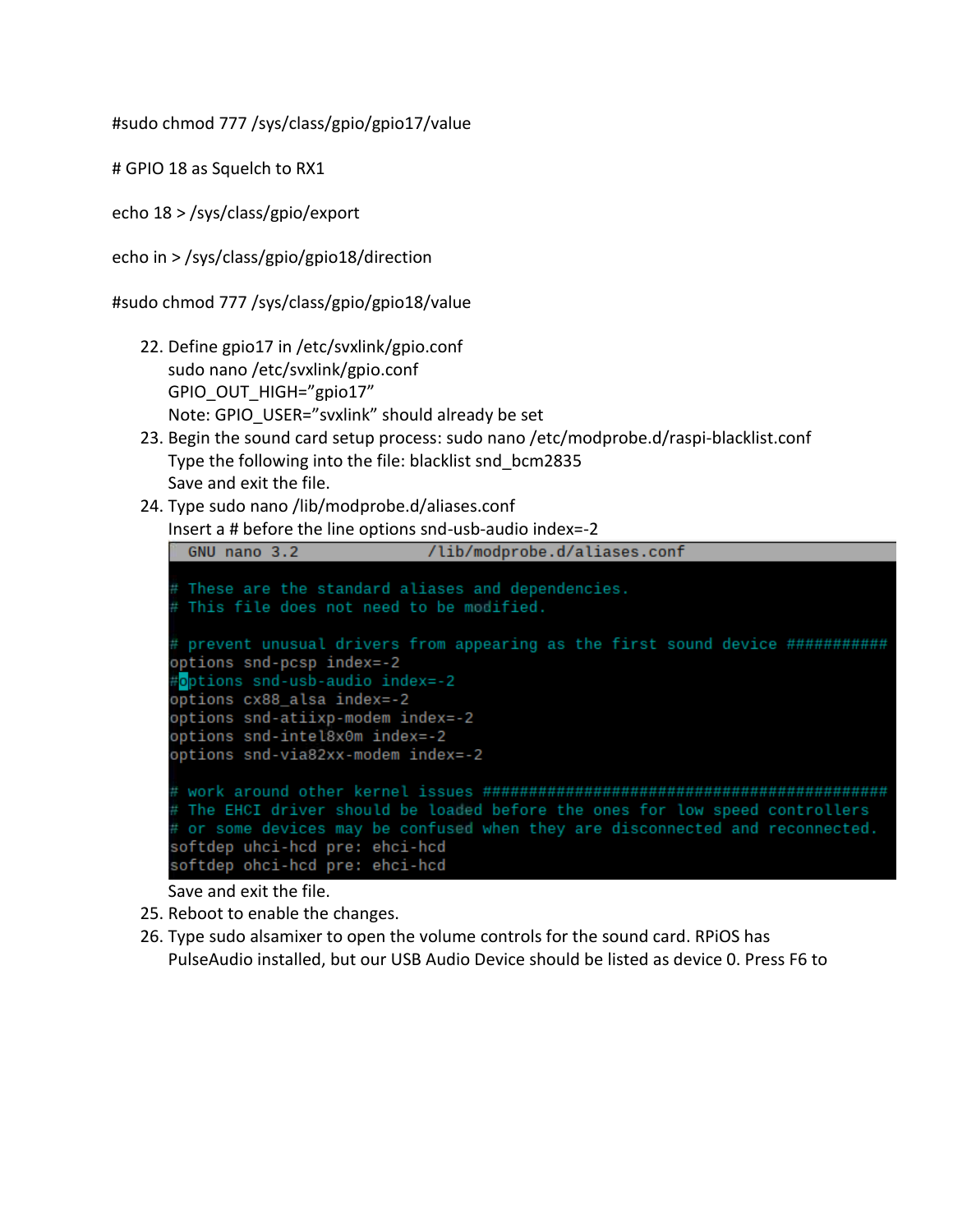bring up the list and select 0 USB Audio Device.



27. Press F5 to show all the volume controls. For my setup, I set the Speaker and Capture



28. Press Esc to exit the mixer. Save these settings (even after rebooting) by typing sudo alsactl store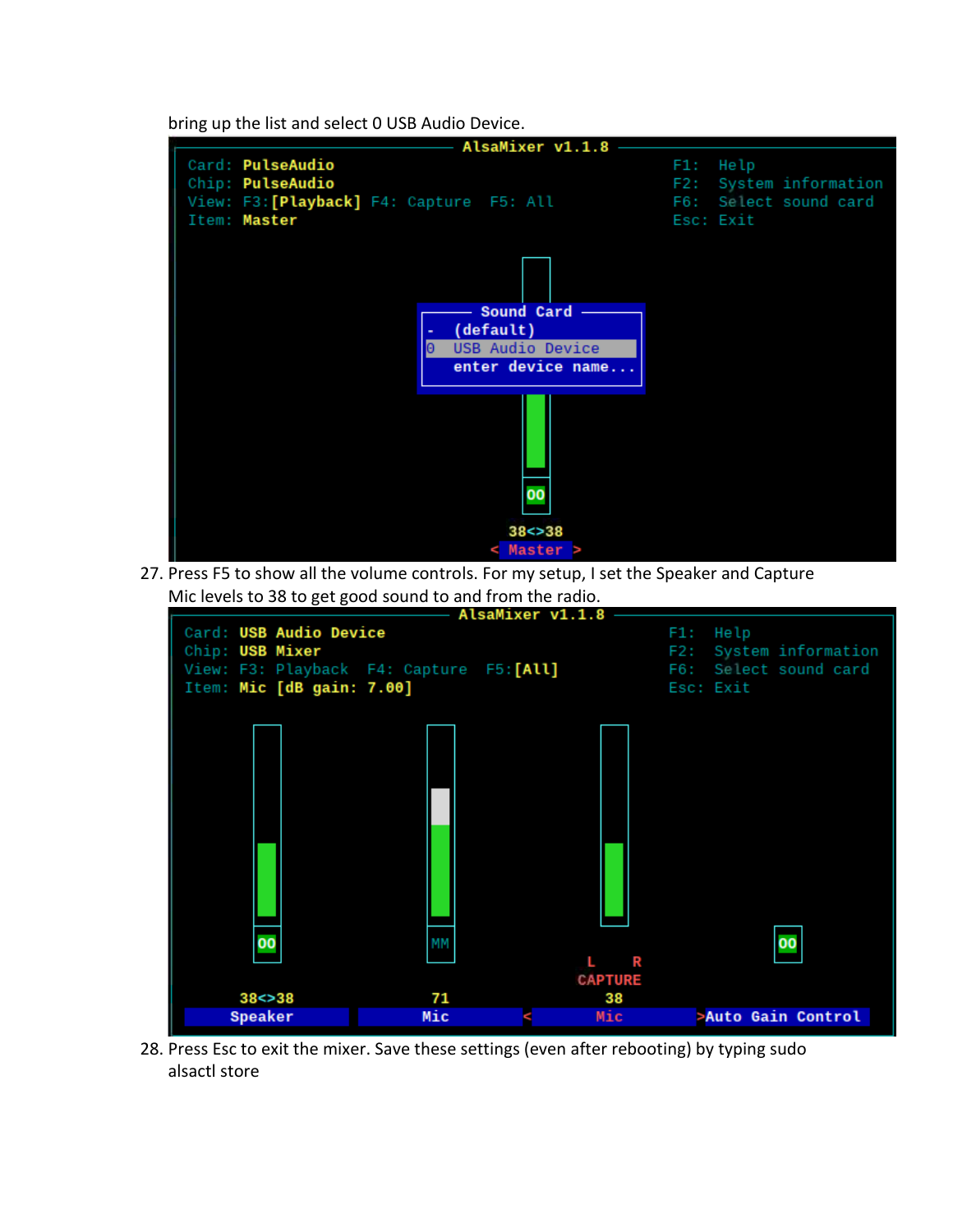- 29. The final steps are to set the parameters in /etc/svxlink/svxlink.conf and /etc/svxlink/svxlink.d/ModuleEchoLink.conf to enable your installation, paying attention to syntax and whether you are operating simplex or duplex. I have included my working settings for a simplex node at the end of this document.
- 30. To start SVXLink from the command line, type sudo svxlink
- 31. If all has gone well, you should see the following, with no errors:<br> $pi@echolinkpi3:-$  \$ sudo svxlink

```
SvxLink v1.7.99.29 Copyright (C) 2003-2020 Tobias Blomberg / SM0SVX
SvxLink comes with ABSOLUTELY NO WARRANTY. This is free software, and you are
welcome to redistribute it in accordance with the terms and conditions in the
GNU GPL (General Public License) version 2 or later.
Using configuration file: /etc/svxlink/svxlink.conf
--- Using sample rate 48000Hz
Starting logic: SimplexLogic
Loading RX: Rx1
Loading TX: Tx1
Loading module "ModuleHelp" into logic "SimplexLogic"
        Found /usr/lib/arm-linux-gnueabihf/svxlink/ModuleHelp.so
       Module Help v1.0.0 starting...
Loading module "ModuleEchoLink" into logic "SimplexLogic"
        Found /usr/lib/arm-linux-gnueabihf/svxlink/ModuleEchoLink.so
        Module EchoLink v1.5.99.0 starting...
SimplexLogic: Event handler script successfully loaded.
EchoLink directory status changed to ON
--- EchoLink directory server message: ---
EchoLink Server v2.5.9997
ECHOEC2-1: Herndon, VA USA
```
## Tips and Tricks

The following tips and trick proved helpful in testing various functions and in completing the setup of the node.

#### Configuring RPi to run svxlink at startup (Buster)

Step 1. Create a script: sudo nano /etc/xdg/lxsession/LXDE-pi/svxlink\_start.sh

#!/bin/bash lxterminal -e svxlink Ctrl-O to save the file then Ctrl-X to exit. This script will start SVXLink in a terminal window.

sudo chmod 777 /etc/xdg/lxsession/LXDE-pi/svxlink\_start.sh This command makes the script executable and modifiable by anyone. You can change it from the File Manager window, also.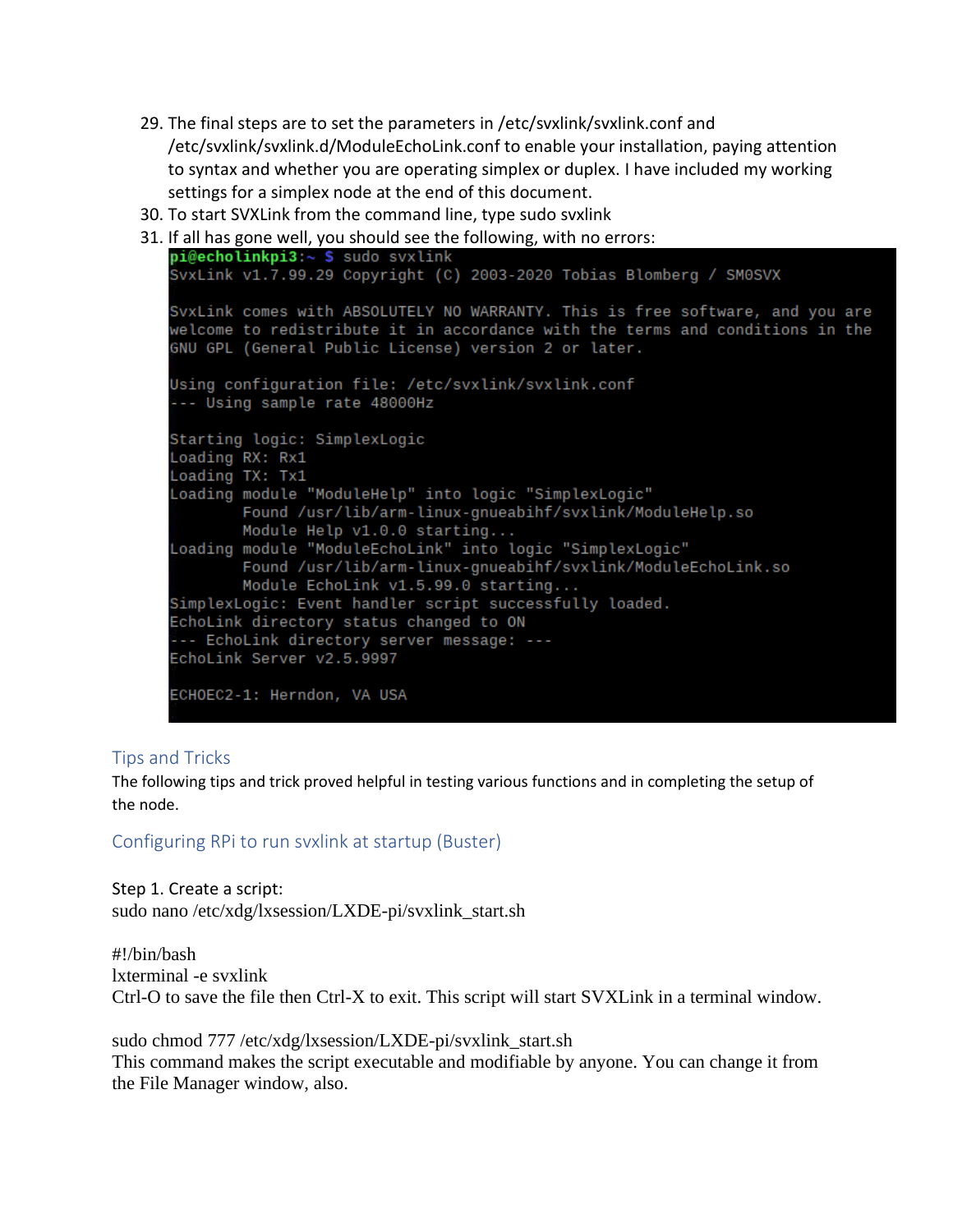Step 2. To run the script at startup, create a new file with the following lines: sudo nano /etc/xdg/autostart/svxlink\_start.desktop

[Desktop Entry] Type=Application Name=svxlink\_start Comment=start svxlink in terminal window NoDisplay=true Terminal=true X-KeepTerminal=true Exec=sh /etc/xdg/lxsession/LXDE-pi/svxlink\_start.sh

Ctrl-O to save the file then Ctrl-X to exit. When the RPi is started, SVXLink will start in a terminal window.

## Sound Test

Test to see if sound works:  $\frac{1}{2}$  speaker-test -c 2 Change  $-c$  to fit your speaker setup. Use  $-c$  8 for 7.1, for instance:  $\frac{1}{2}$  speaker-test  $-c$  8

#### Playing a Wave File

To download a test file: sudo wget http://www.freespecialeffects.co.uk/soundfx/sirens/police\_s.wav

To play the file: sudo aplay police\_s.wav

#### Testing PTT GPIO Pin

Below is a Python script for testing the PTT pin (GPIO17). Create a new text file "PTT.py".

nano PTT.py

Type in the following code:

```
import RPi.GPIO as GPIO
import time
GPIO.setmode(GPIO.BCM)
GPIO.setwarnings(False)
GPIO.setup(17,GPIO.OUT)
print "PTT on"
GPIO.output(17,GPIO.HIGH)
time.sleep(2)
print "PTT off"
GPIO.output(17,GPIO.LOW)
GPIO.cleanup()
```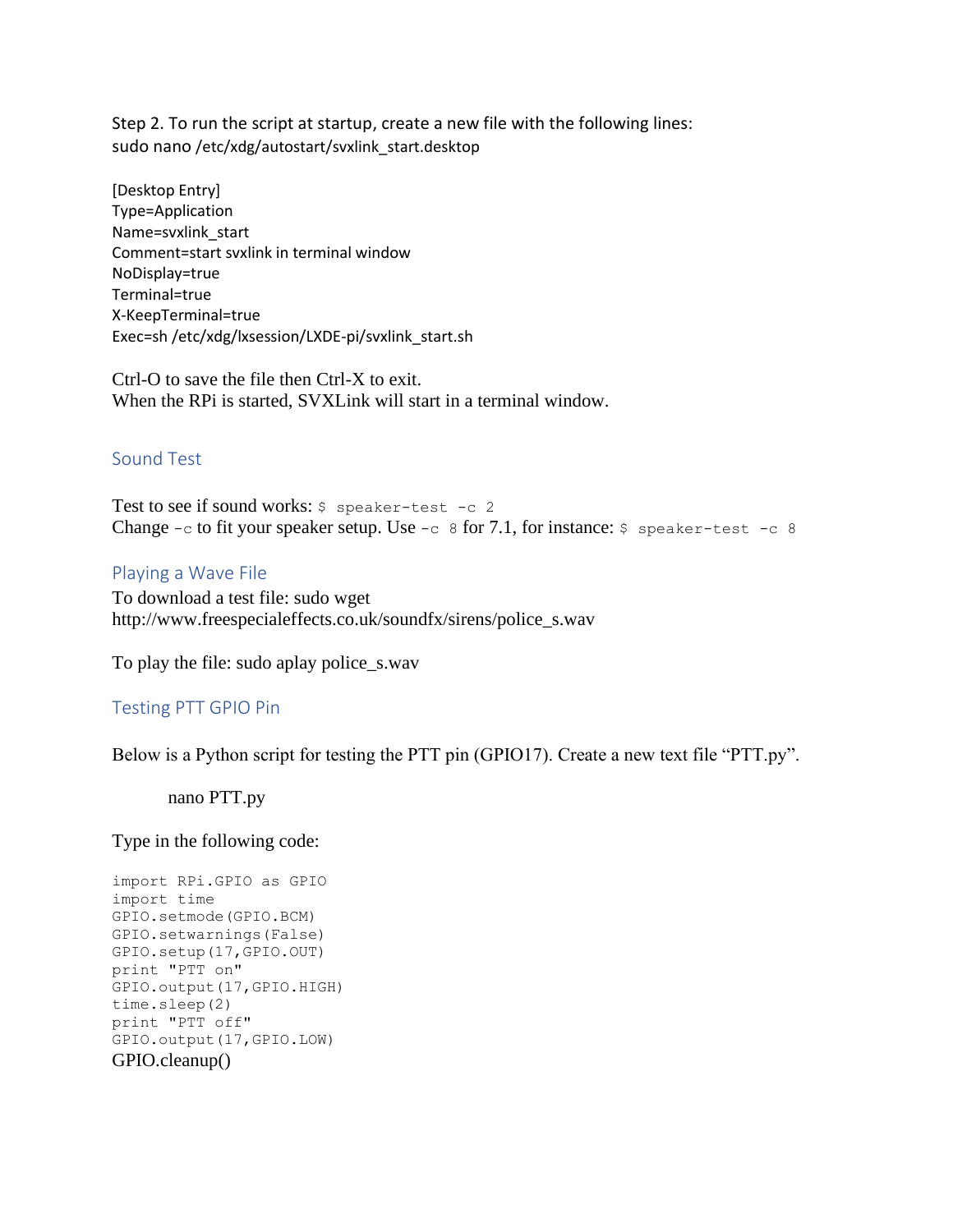Once you have typed all the code and checked it, save and exit the text editor with "Ctrl +  $x$ " then "y" then "enter". To run the code, type sudo python PTT.py.

# Connecting GPIO Pin 17 to the Radio's PTT Line

The interface circuit consists of a 2N3904 transistor, a 4.7k ohm resistor, a 10k ohm resistor, and a 1N4148 diode.



# Watching the SVXLink Log (Real Time)

If you want to create a log file that can be saved and viewed, then start SVXLink with logging enabled:

sudo svxlink --logfile=/var/log/svxlink.log

Open up a second terminal window. From the command line issue the following command to view the log: tail -f /var/log/svxlink.log

This will add new lines real time and scroll as the log grows. To exit just type Ctrl+C

The log file records every connection and every incoming and outgoing signal, so if you are using an 8GB microSD card, you don't want to have logging turned on all the time. I recommend using it only for troubleshooting and moving the file to a USB drive from time to time or deleting it after reviewing.

# SVXLink Configuration Settings

Since there was no internet connection at the site of the repeater, we set up a remote EchoLink node at my house, on the repeater's TX and Rx frequencies. The node is registered with EchoLink under my call sign (VE6PLC) but is configured to announce the repeater's call sign (VA6CAL). Below are the svxlink.conf settings in use for the VA6CAL/VE6PLC-R remote EchoLink node.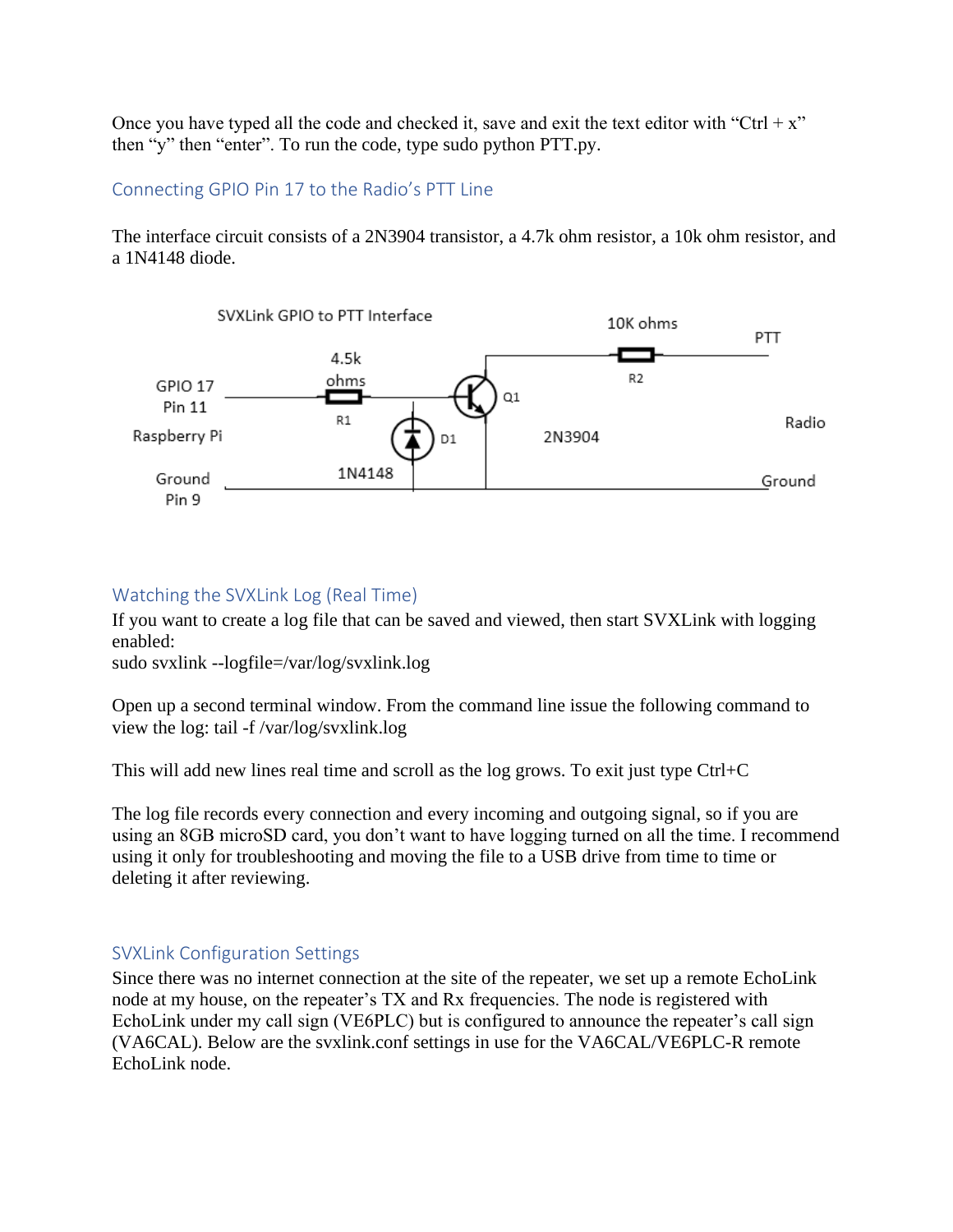###############################################################################  $\#$   $\#$ # Configuration file for the SvxLink server # # # ############################################################################### [GLOBAL] #MODULE\_PATH=/usr/lib/arm-linux-gnueabihf/svxlink LOGICS=SimplexLogic CFG\_DIR=svxlink.d TIMESTAMP\_FORMAT="%c" CARD\_SAMPLE\_RATE=48000 #CARD\_CHANNELS=1 LOCATION\_INFO=LocationInfo #LINKS=LinkToR4 [SimplexLogic] TYPE=Simplex RX=Rx1 #RX=NONE TX=Tx1 #MODULES=ModuleHelp,ModuleParrot,ModuleEchoLink MODULES=ModuleHelp,ModuleEchoLink CALLSIGN=ER-VA6CAL #CALLSIGN=ER-VE6PLC SHORT\_IDENT\_INTERVAL=0 LONG\_IDENT\_INTERVAL=60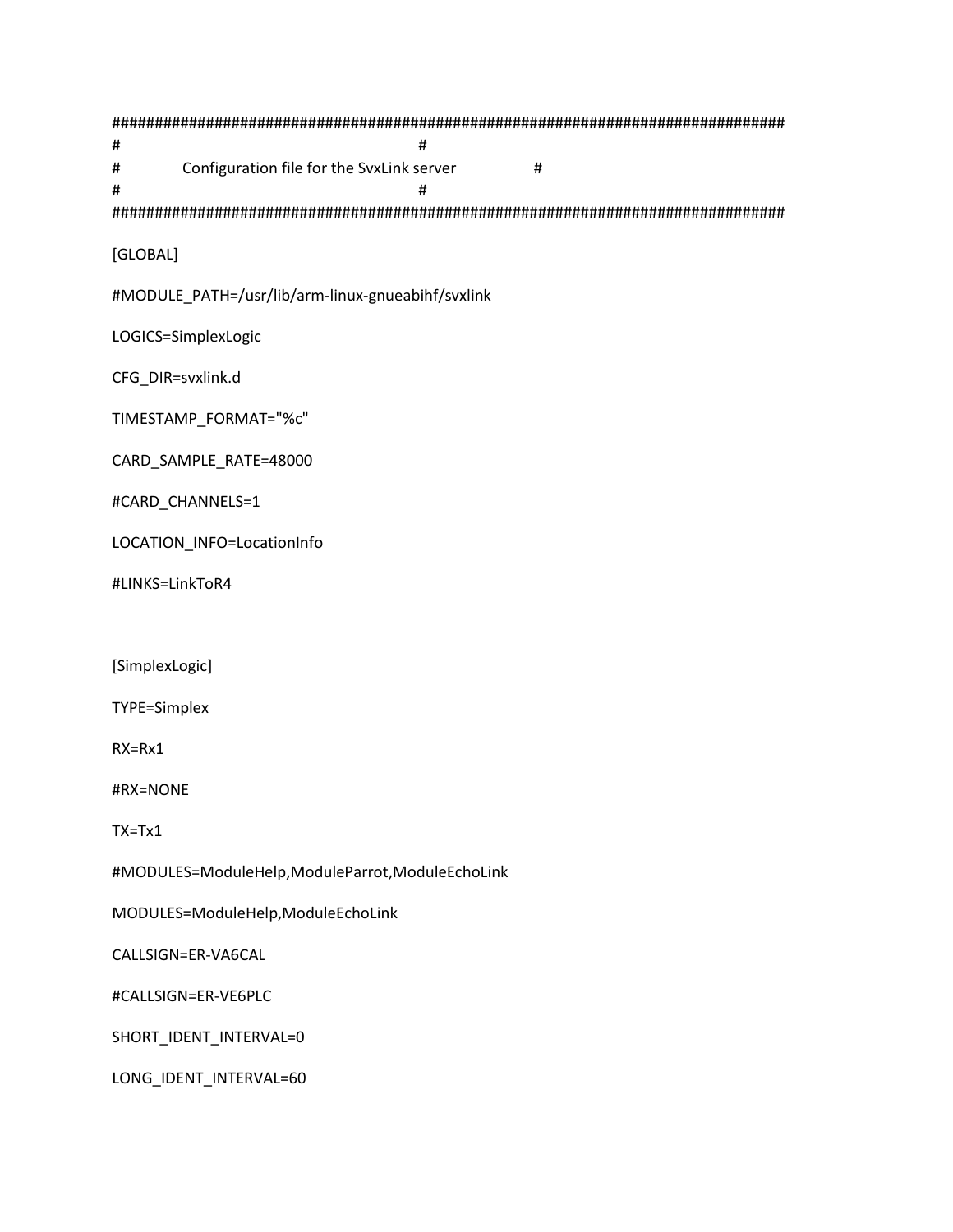#IDENT\_ONLY\_AFTER\_TX=4

#EXEC\_CMD\_ON\_SQL\_CLOSE=500

EVENT\_HANDLER=/usr/share/svxlink/events.tcl

DEFAULT\_LANG=en\_US

#RGR\_SOUND\_DELAY=0

RGR\_SOUND\_DELAY=-1

REPORT\_CTCSS=110.9

#TX\_CTCSS=ALWAYS

TX\_CTCSS=MODULE,LOGIC,ANNOUNCEMENT

MACROS=Macros

FX\_GAIN\_NORMAL=0

FX\_GAIN\_LOW=-12

#ACTIVATE\_MODULE\_ON\_LONG\_CMD=4:EchoLink

#QSO\_RECORDER=8:QsoRecorder

ONLINE\_CMD=998877

MUTE\_RX\_ON\_TX=1

MUTE\_TX\_ON\_RX=1

#STATE\_PTY=/var/run/svxlink/state

[RepeaterLogic]

TYPE=Repeater

RX=Rx1

TX=Tx1

#MODULES=ModuleHelp,ModuleParrot,ModuleEchoLink,ModuleTclVoiceMail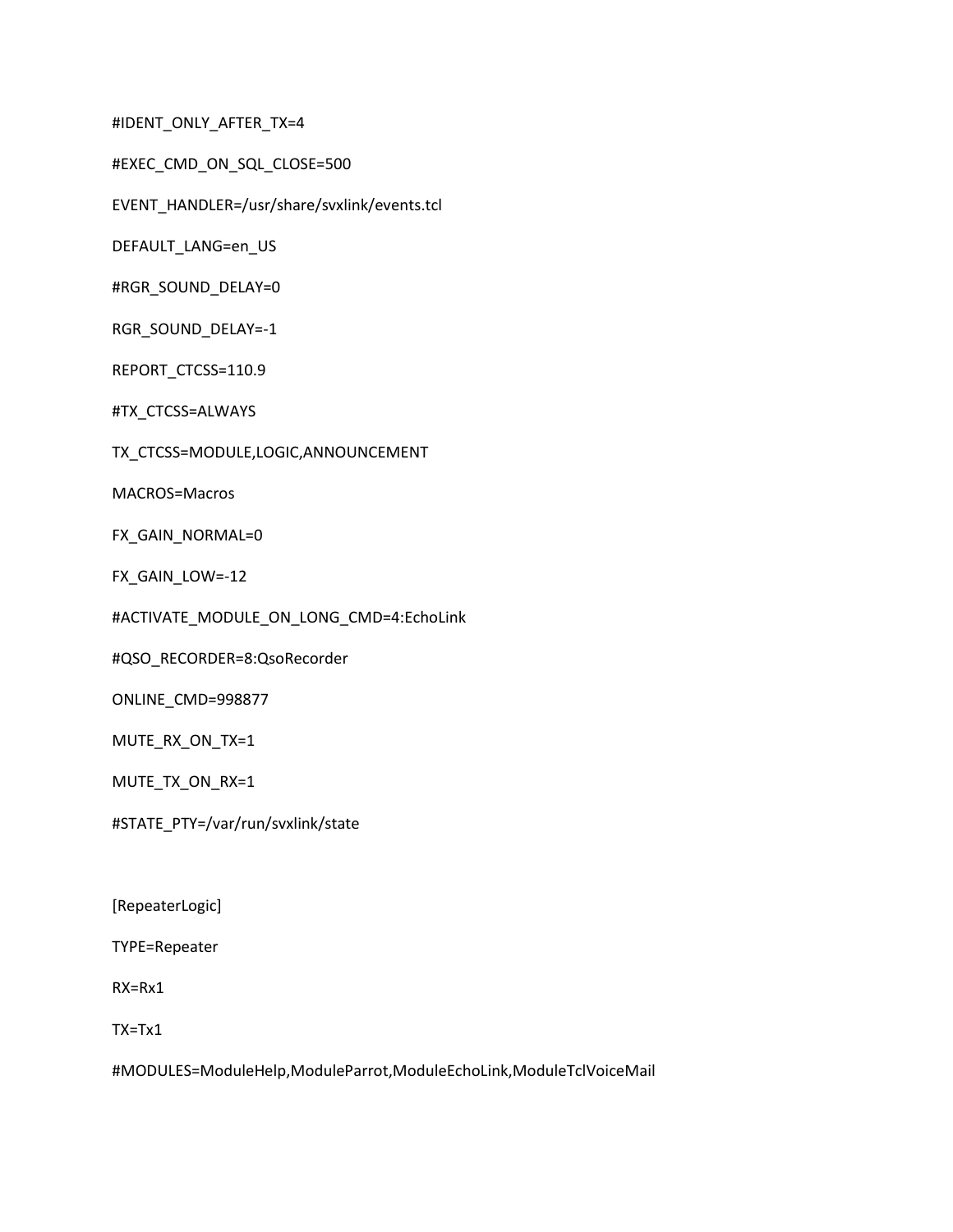MODULES=ModuleHelp,ModuleParrot,ModuleEchoLink

CALLSIGN=MYCALL

SHORT\_IDENT\_INTERVAL=10

LONG\_IDENT\_INTERVAL=60

#IDENT\_ONLY\_AFTER\_TX=4

#EXEC\_CMD\_ON\_SQL\_CLOSE=500

EVENT\_HANDLER=/usr/share/svxlink/events.tcl

DEFAULT\_LANG=en\_US

RGR\_SOUND\_DELAY=0

REPORT\_CTCSS=136.5

#TX\_CTCSS=SQL\_OPEN

MACROS=Macros

#SEL5\_MACRO\_RANGE=03400,03499

FX\_GAIN\_NORMAL=0

FX\_GAIN\_LOW=-12

#QSO\_RECORDER=8:QsoRecorder

#NO\_REPEAT=1

IDLE\_TIMEOUT=30

OPEN\_ON\_1750=1000

#OPEN\_ON\_CTCSS=136:2000

#OPEN\_ON\_DTMF=\*

#OPEN\_ON\_SQL=5000

#OPEN\_ON\_SEL5=01234

#OPEN\_SQL\_FLANK=OPEN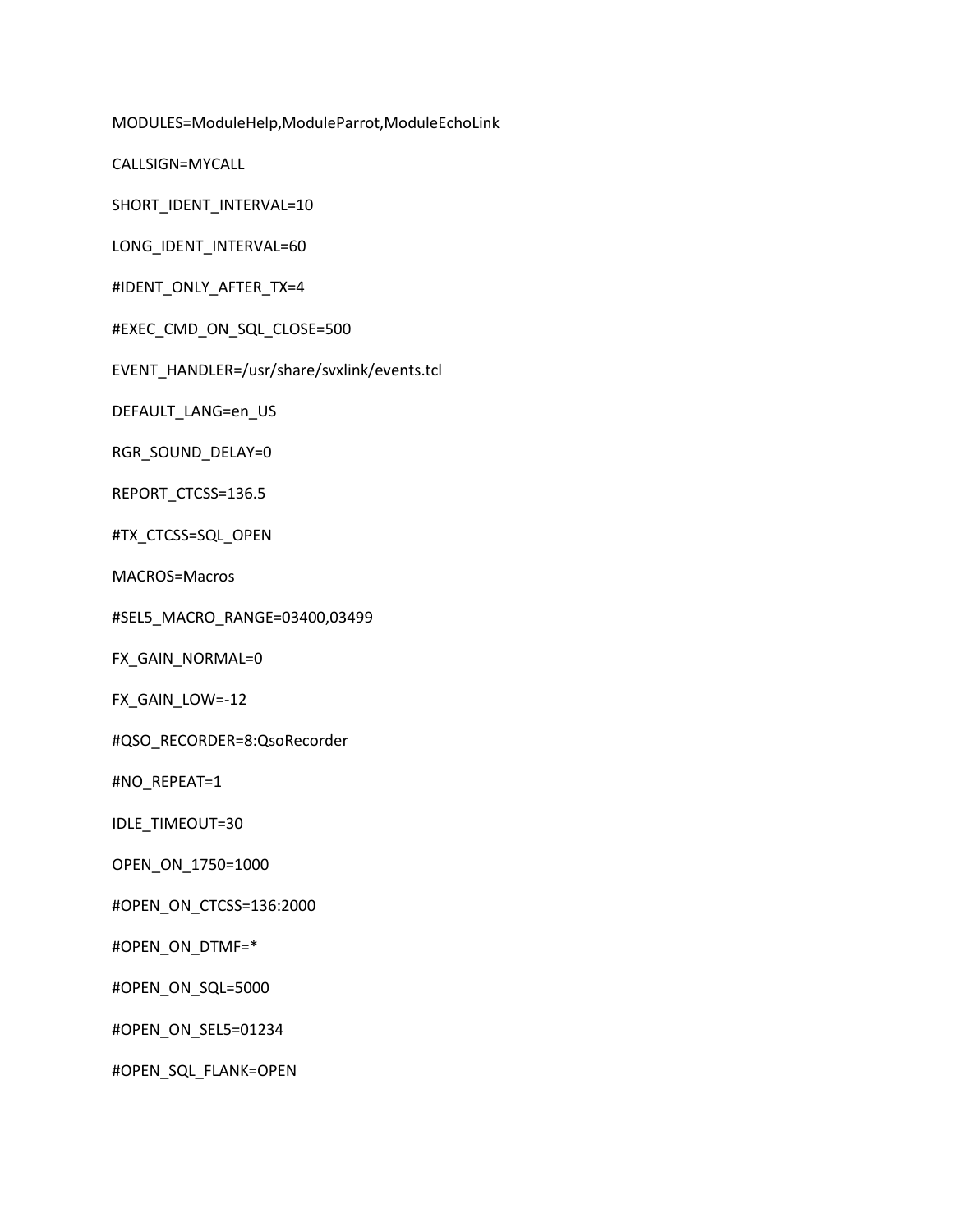#OPEN\_ON\_SQL\_AFTER\_RPT\_CLOSE=10

IDLE\_SOUND\_INTERVAL=3000

#SQL\_FLAP\_SUP\_MIN\_TIME=1000

#SQL\_FLAP\_SUP\_MAX\_COUNT=10

#ACTIVATE\_MODULE\_ON\_LONG\_CMD=4:EchoLink

#IDENT\_NAG\_TIMEOUT=15

#IDENT\_NAG\_MIN\_TIME=2000

#ONLINE\_CMD=998877

#STATE\_PTY=/var/run/svxlink/state

[LinkToR4]

CONNECT\_LOGICS=RepeaterLogic:94:SK3AB,SimplexLogic:92:SK3CD

#DEFAULT\_ACTIVE=1

TIMEOUT=300

6#AUTOACTIVATE\_ON\_SQL=RepeaterLogic

[Macros]

1=EchoLink:9999#

7=EchoLink:51068#

8=EchoLink:496228#

9=EchoLink:455453#

03400=EchoLink:9999#

[QsoRecorder]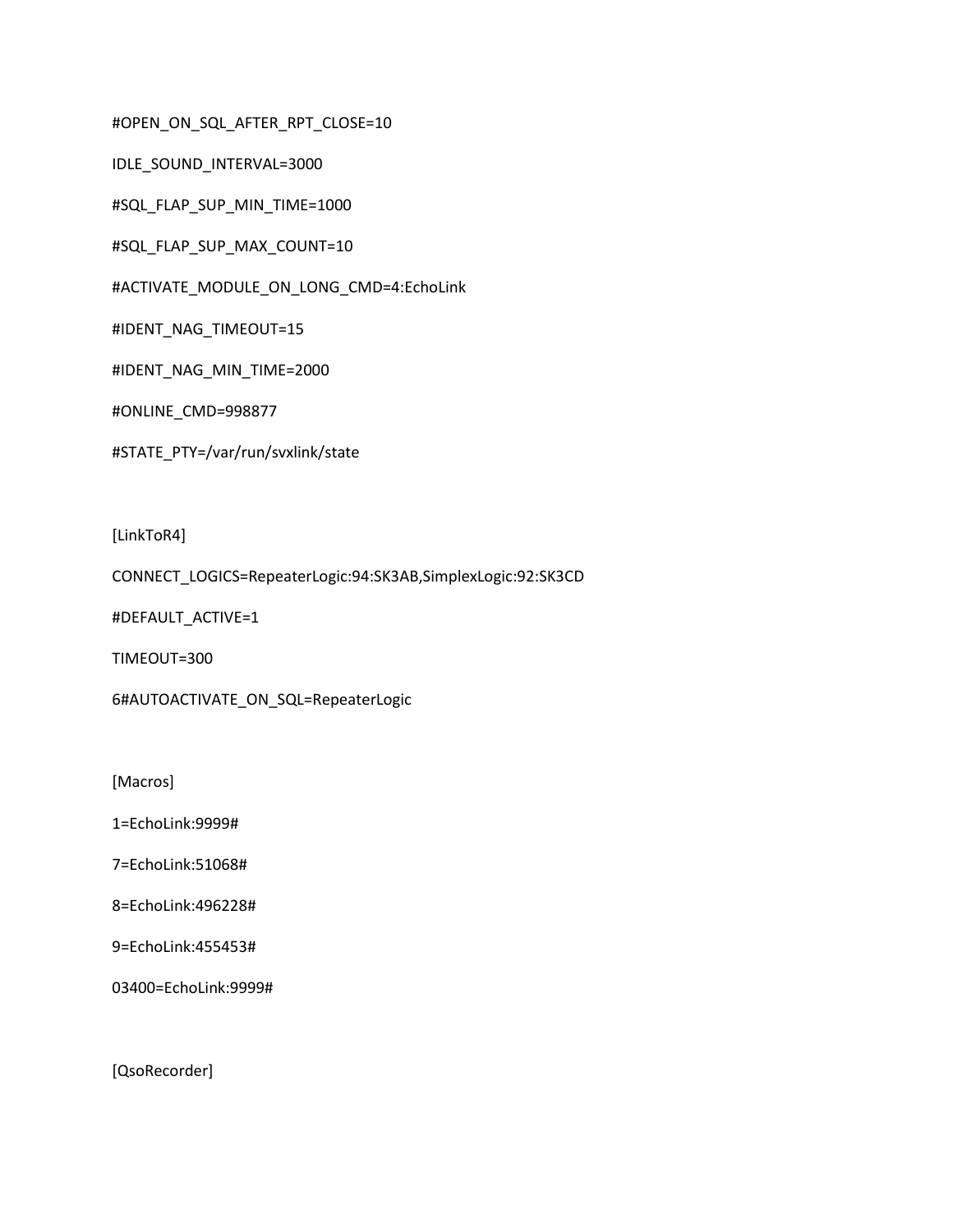#REC\_DIR=/var/spool/svxlink/qso\_recorder

#MIN\_TIME=1000

#MAX\_TIME=3600

#SOFT\_TIME=300

#MAX\_DIRSIZE=1024

#DEFAULT\_ACTIVE=1

#TIMEOUT=300

#QSO\_TIMEOUT=300

#ENCODER\_CMD=/usr/bin/oggenc -Q \"%f\" && rm \"%f\"

[Voter]

TYPE=Voter

RECEIVERS=Rx1,Rx2,Rx3

VOTING\_DELAY=200

BUFFER\_LENGTH=0

#REVOTE\_INTERVAL=1000

#HYSTERESIS=50

#SQL\_CLOSE\_REVOTE\_DELAY=500

#RX\_SWITCH\_DELAY=500

[MultiTx]

#TYPE=Multi

#TRANSMITTERS=Tx1,Tx2,Tx3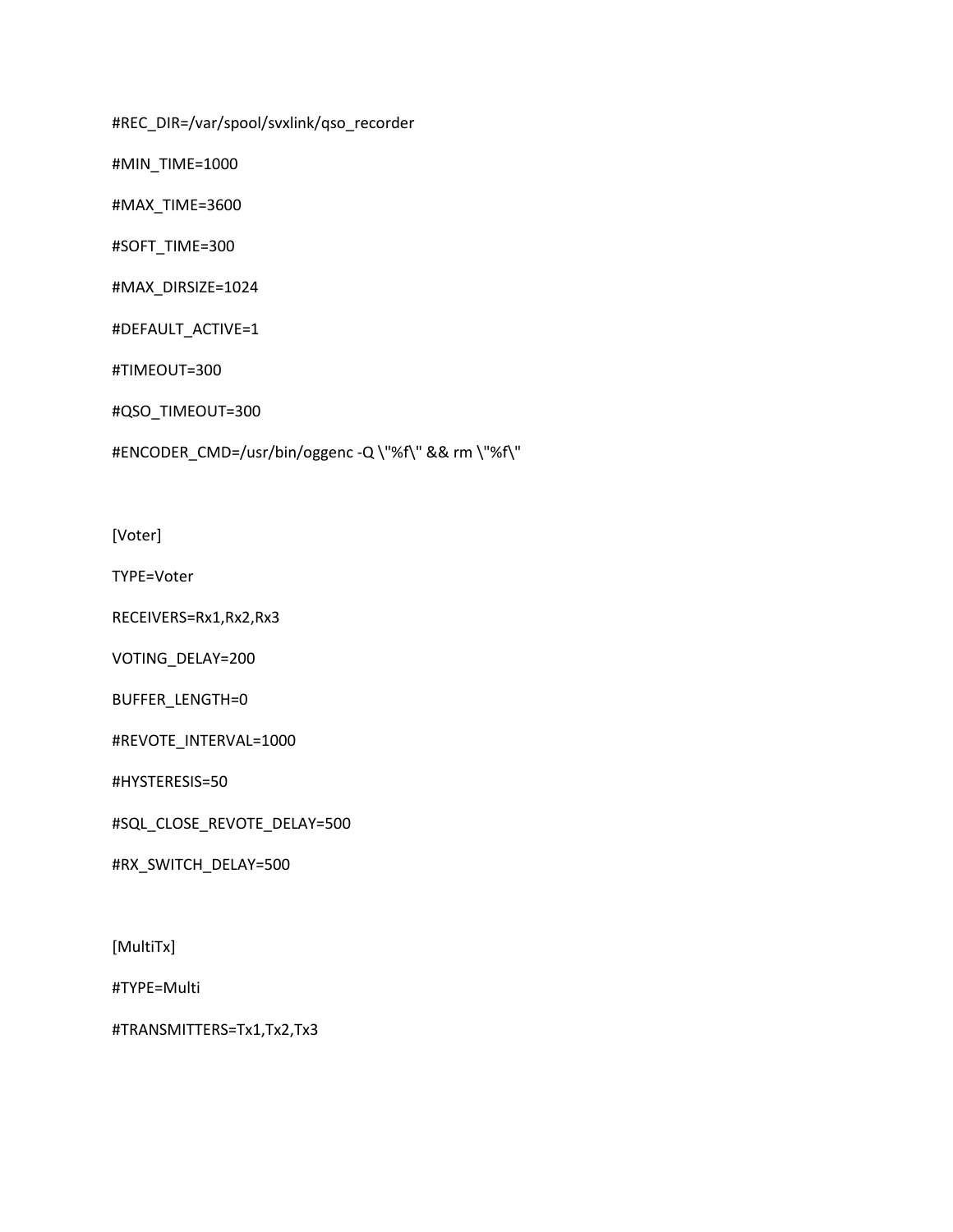[NetRx]

TYPE=Net

HOST=remote.rx.host

TCP\_PORT=5210

#LOG\_DISCONNECTS\_ONCE=0

AUTH\_KEY="Change this key now!"

CODEC=S16

#SPEEX\_ENC\_FRAMES\_PER\_PACKET=4

#SPEEX\_ENC\_QUALITY=4

#SPEEX\_ENC\_BITRATE=15000

#SPEEX\_ENC\_COMPLEXITY=2

#SPEEX\_ENC\_VBR=0

#SPEEX\_ENC\_VBR\_QUALITY=4

#SPEEX\_ENC\_ABR=15000

#SPEEX\_DEC\_ENHANCER=1

#OPUS\_ENC\_FRAME\_SIZE=20

#OPUS\_ENC\_COMPLEXITY=10

#OPUS\_ENC\_BITRATE=20000

#OPUS\_ENC\_VBR=1

[NetTx]

TYPE=Net

HOST=remote.tx.host

TCP\_PORT=5210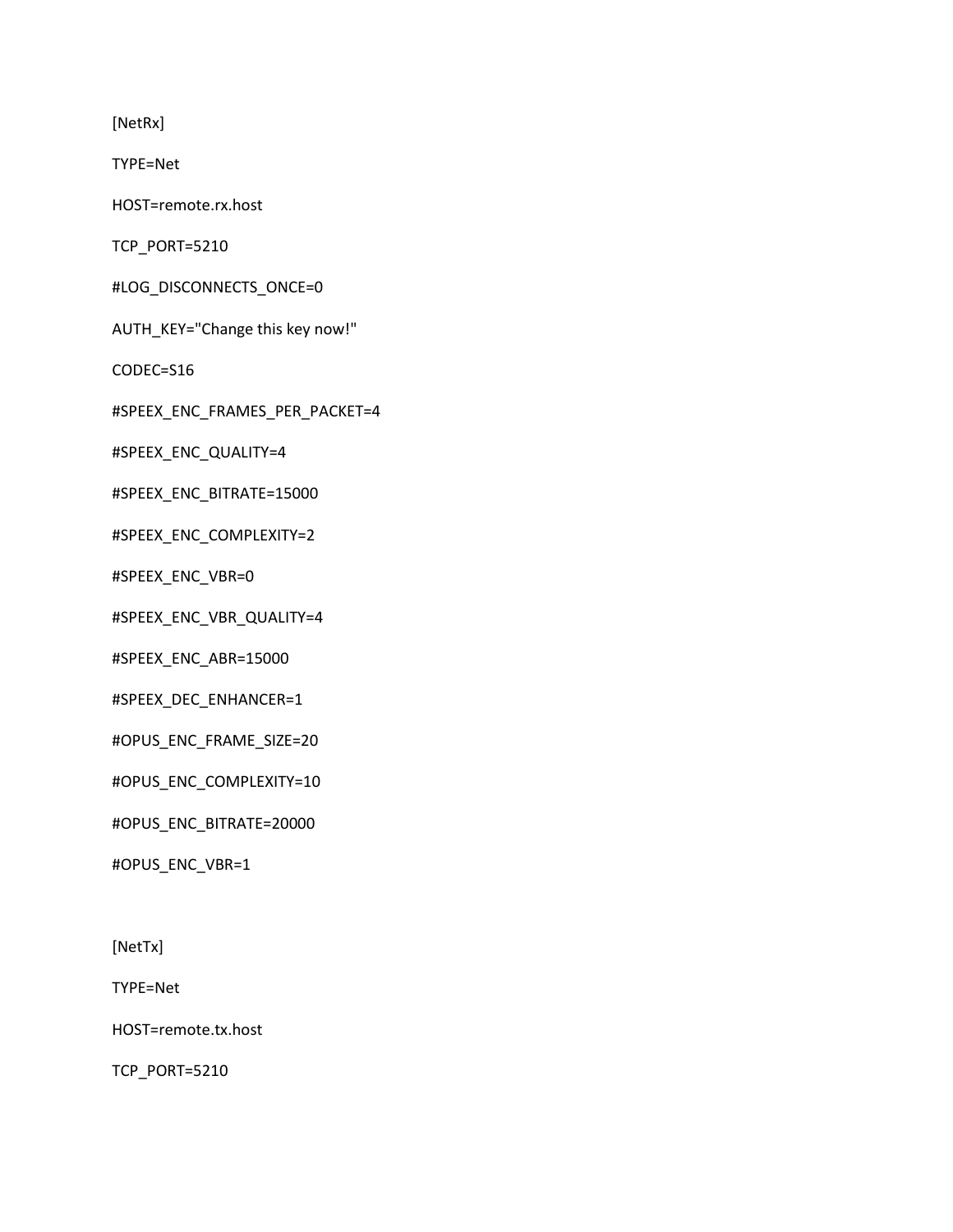#LOG\_DISCONNECTS\_ONCE=0

AUTH\_KEY="Change this key now!"

CODEC=S16

#SPEEX\_ENC\_FRAMES\_PER\_PACKET=4

#SPEEX\_ENC\_QUALITY=4

#SPEEX\_ENC\_BITRATE=15000

#SPEEX\_ENC\_COMPLEXITY=2

#SPEEX\_ENC\_VBR=0

#SPEEX\_ENC\_VBR\_QUALITY=4

#SPEEX\_ENC\_ABR=15000

#SPEEX\_DEC\_ENHANCER=1

#OPUS\_ENC\_FRAME\_SIZE=20

#OPUS\_ENC\_COMPLEXITY=10

#OPUS\_ENC\_BITRATE=20000

#OPUS\_ENC\_VBR=1

[Rx1]

TYPE=Local

AUDIO\_DEV=alsa:plughw:0

AUDIO\_CHANNEL=0

SQL\_DET=VOX

#SQL\_DET=CTCSS

#SQL\_START\_DELAY=0

SQL\_START\_DELAY=10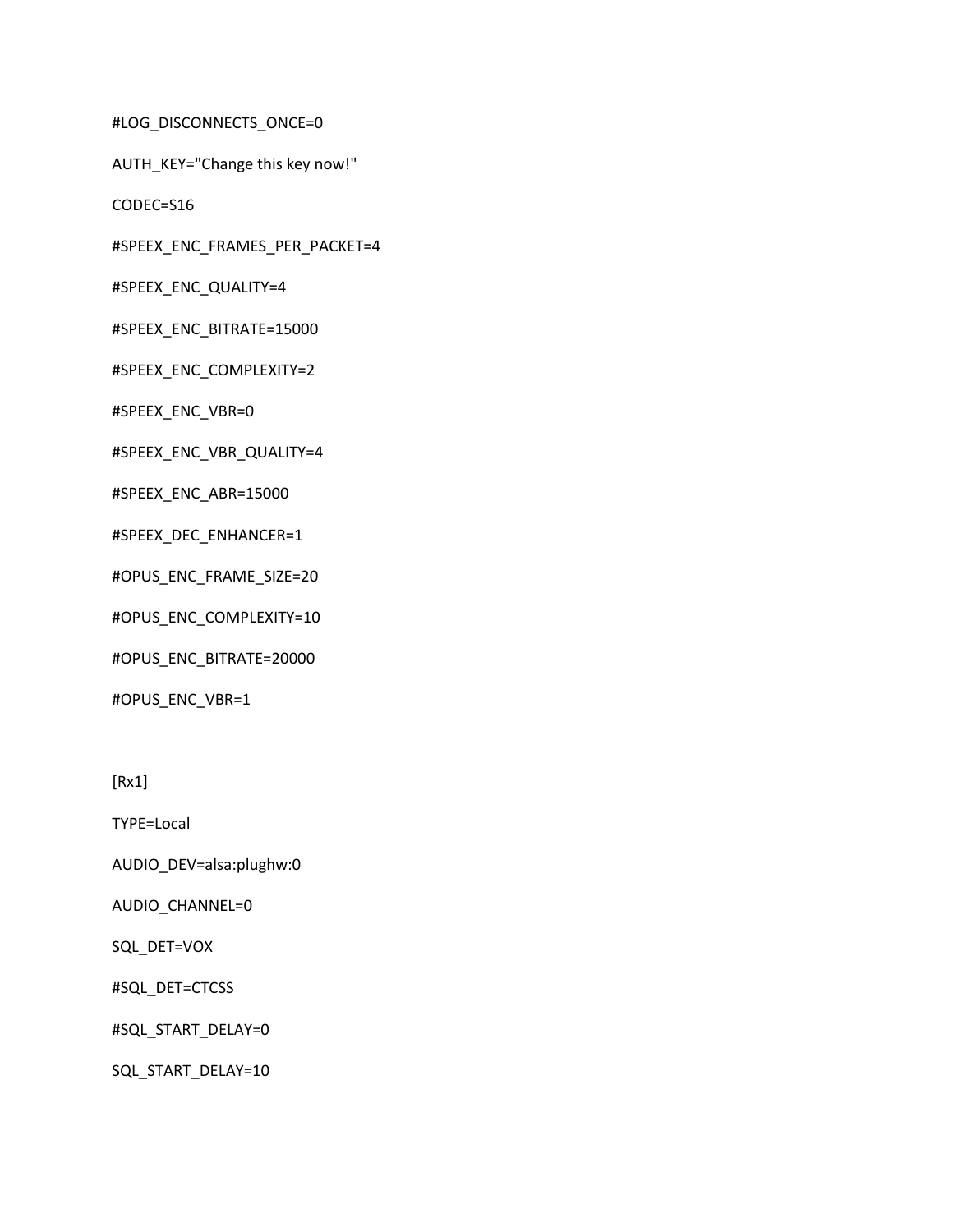SQL\_DELAY=0

SQL\_HANGTIME=2000

#SQL\_EXTENDED\_HANGTIME=1000

#SQL\_EXTENDED\_HANGTIME\_THRESH=15

SQL\_TIMEOUT=600

VOX\_FILTER\_DEPTH=20

VOX\_THRESH=500

CTCSS\_MODE=2

CTCSS\_FQ=110.9

CTCSS\_SNR\_OFFSET=0

CTCSS\_OPEN\_THRESH=15

CTCSS\_CLOSE\_THRESH=9

CTCSS\_BPF\_LOW=60

CTCSS\_BPF\_HIGH=270

#SERIAL\_PORT=/dev/ttyS0

#SERIAL\_PIN=CTS

#SERIAL\_SET\_PINS=DTR!RTS

#EVDEV\_DEVNAME=/dev/input/by-id/usb-SYNIC\_SYNIC\_Wireless\_Audio-event-if03

#EVDEV\_OPEN=1,163,1

#EVDEV\_CLOSE=1,163,0

#GPIO\_SQL\_PIN=gpio30

#PTY\_PATH=/tmp/rx1\_sql

#HID\_DEVICE=/dev/hidraw3

#HID\_SQL\_PIN=VOL\_UP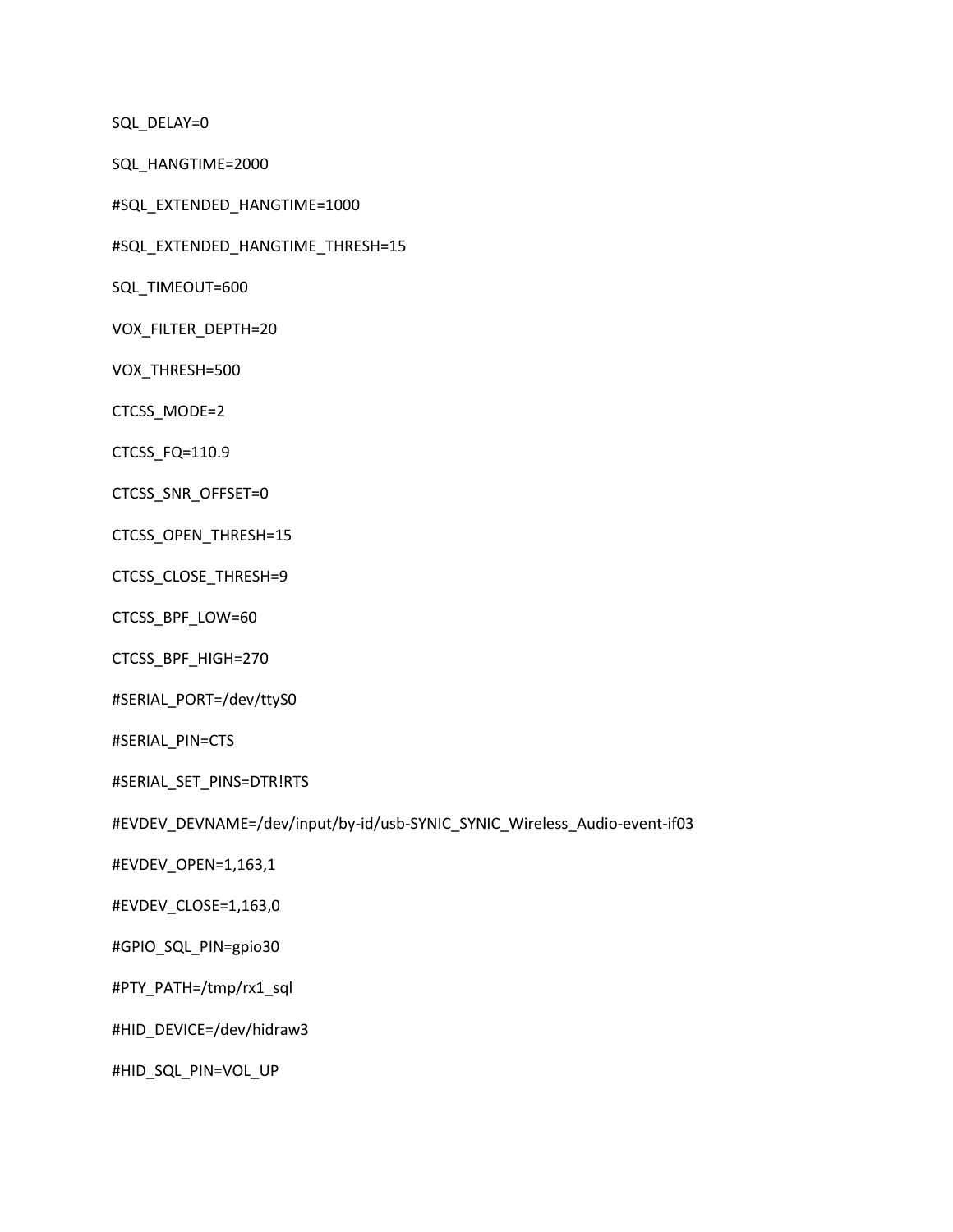#SIGLEV\_DET=TONE

#SIGLEV\_SLOPE=1

#SIGLEV\_OFFSET=0

#SIGLEV\_BOGUS\_THRESH=120

#TONE\_SIGLEV\_MAP=100,84,60,50,37,32,28,23,19,8

#SIGLEV\_OPEN\_THRESH=30

#SIGLEV\_CLOSE\_THRESH=10

DEEMPHASIS=0

#SQL\_TAIL\_ELIM=300

#PREAMP=6

PEAK\_METER=1

DTMF\_DEC\_TYPE=INTERNAL

DTMF\_MUTING=1

DTMF\_HANGTIME=40

DTMF\_SERIAL=/dev/ttyS0

#DTMF\_PTY=/tmp/rx1\_dtmf

#DTMF\_MAX\_FWD\_TWIST=8

#DTMF\_MAX\_REV\_TWIST=4

#1750\_MUTING=1

#SEL5\_DEC\_TYPE=INTERNAL

#SEL5\_TYPE=ZVEI1

#FQ=433475000

#MODULATION=FM

#WBRX=WbRx1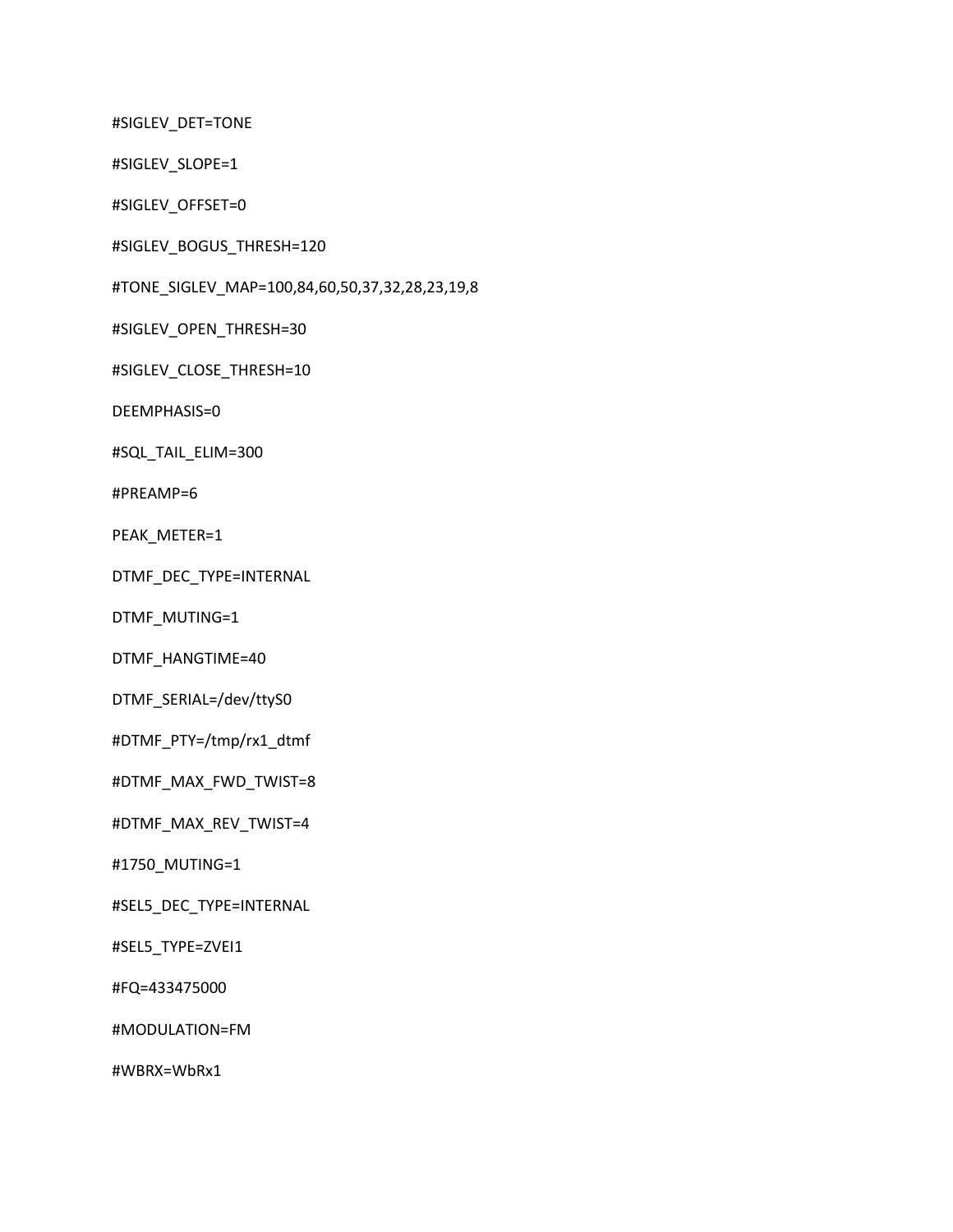[WbRx1]

#TYPE=RtlUsb

#DEV\_MATCH=0

#HOST=localhost

#PORT=1234

#CENTER\_FQ=435075000

#FQ\_CORR=0

#GAIN=0

#PEAK\_METER=1

#SAMPLE\_RATE=960000

[Tx1]

TYPE=Local

AUDIO\_DEV=alsa:plughw:0

AUDIO\_CHANNEL=0

PTT\_TYPE=GPIO

#PTT\_TYPE=NONE

#PTT\_PORT=/dev/ttyS0

GPIO+PATH=/sys/class/gpio

PTT\_PIN=gpio17

#PTT\_PIN=DTRRTS

#HID\_DEVICE=/dev/hidraw3

#HID\_PTT\_PIN=GPIO3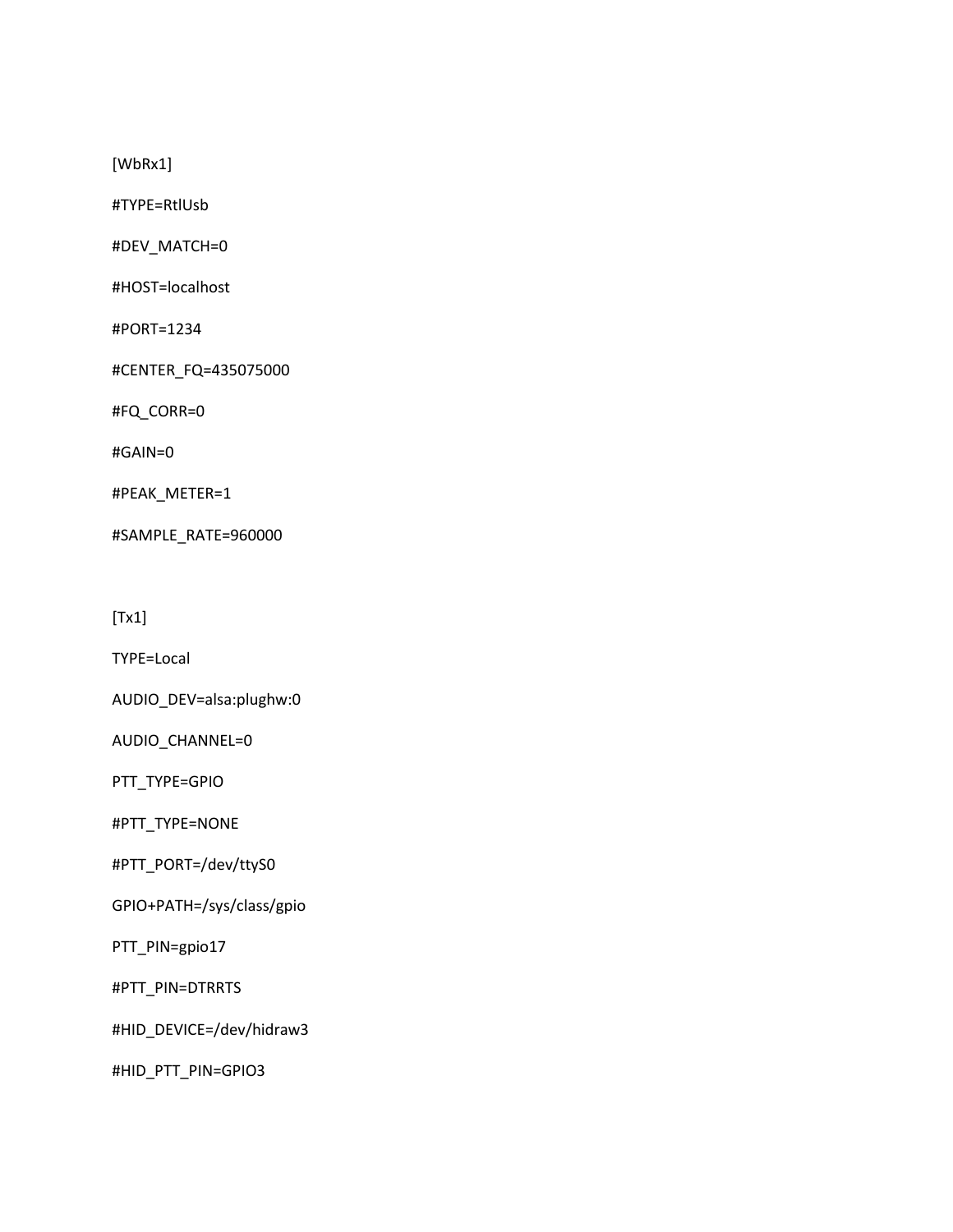#SERIAL\_SET\_PINS=DTR!RTS

#PTT\_HANGTIME=1000

PTT\_HANGTIME=500

TIMEOUT=300

TX\_DELAY=500

CTCSS\_FQ=110.9

CTCSS\_LEVEL=9

PREEMPHASIS=0

- DTMF\_TONE\_LENGTH=100
- DTMF\_TONE\_SPACING=50

DTMF\_DIGIT\_PWR=-15

#MASTER\_GAIN=1.0

MASTER\_GAIN=0.0

[LocationInfo]

#APRS\_SERVER\_LIST=euro.aprs2.net:14580

#STATUS\_SERVER\_LIST=aprs.echolink.org:5199

LON\_POSITION=114.08.00W

LAT\_POSITION=51.08.00N

#CALLSIGN=ER-VE6PLC

CALLSIGN=ER-VA6CAL

FREQUENCY=147.135

TX\_POWER=10

#ANTENNA\_GAIN=6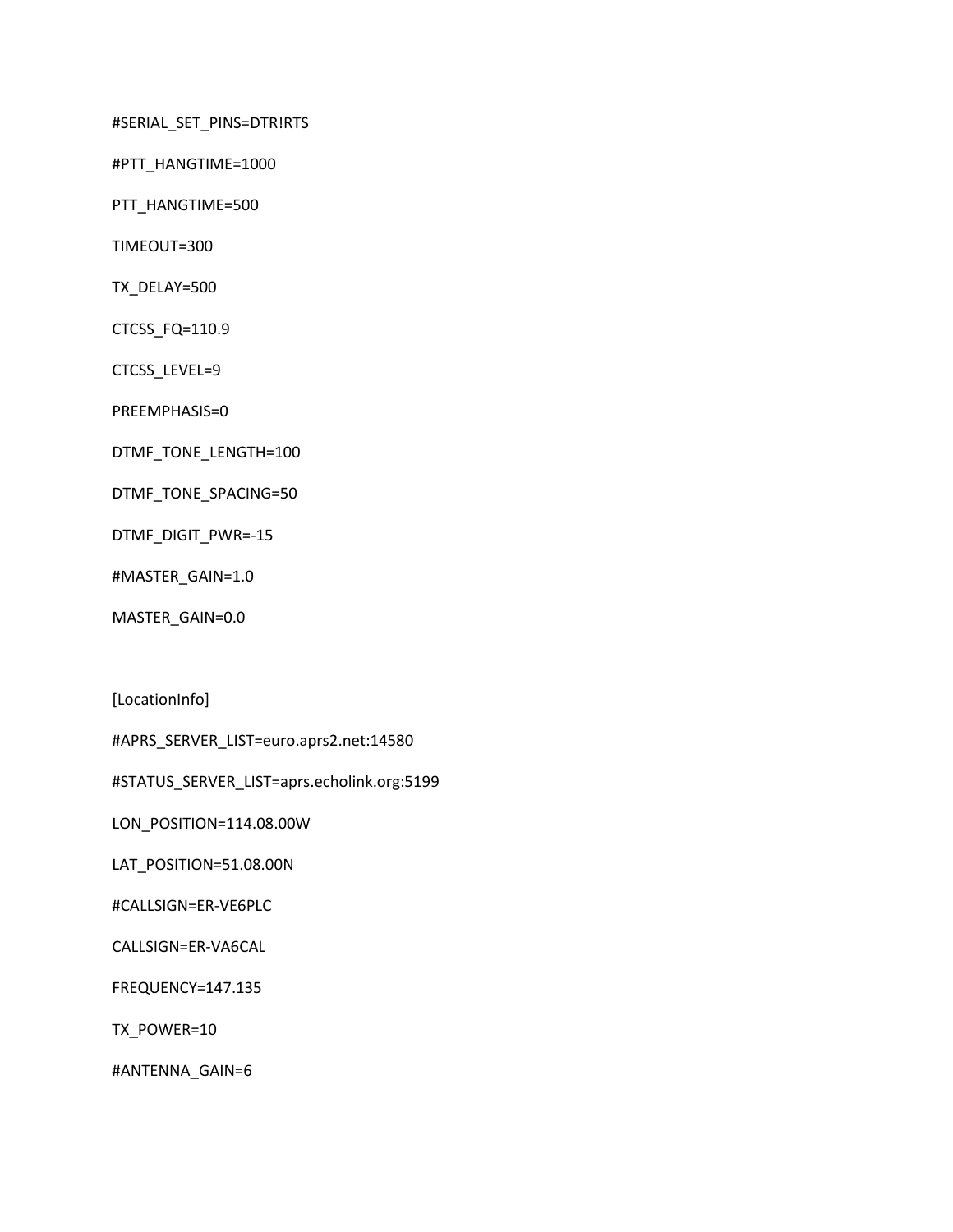#ANTENNA\_HEIGHT=20m

#ANTENNA\_DIR=-1

PATH=WIDE1-1

BEACON\_INTERVAL=10

TONE=110

## ModuleEchoLink.conf

sudo nano /etc/svxlink/svxlink.d/ModuleEchoLink.conf

[ModuleEchoLink]

NAME=EchoLink

 $ID=2$ 

TIMEOUT=60

#ALLOW\_IP=192.168.1.0/24

#DROP\_INCOMING=^()\$

#REJECT\_INCOMING=^()\$

#ACCEPT\_INCOMING=^(.\*)\$

#REJECT\_OUTGOING=^()\$

#ACCEPT\_OUTGOING=^(.\*)\$

#REJECT\_CONF=0

#CHECK\_NR\_CONNECTS=2,300,120

SERVERS=servers.echolink.org

CALLSIGN=VE6PLC-R

PASSWORD=eP1gOwkeXR85

SYSOPNAME=Cliff Linton

LOCATION=[Svx] Calgary, Alberta

#PROXY\_SERVER=the.proxy.server

#PROXY\_PORT=8100